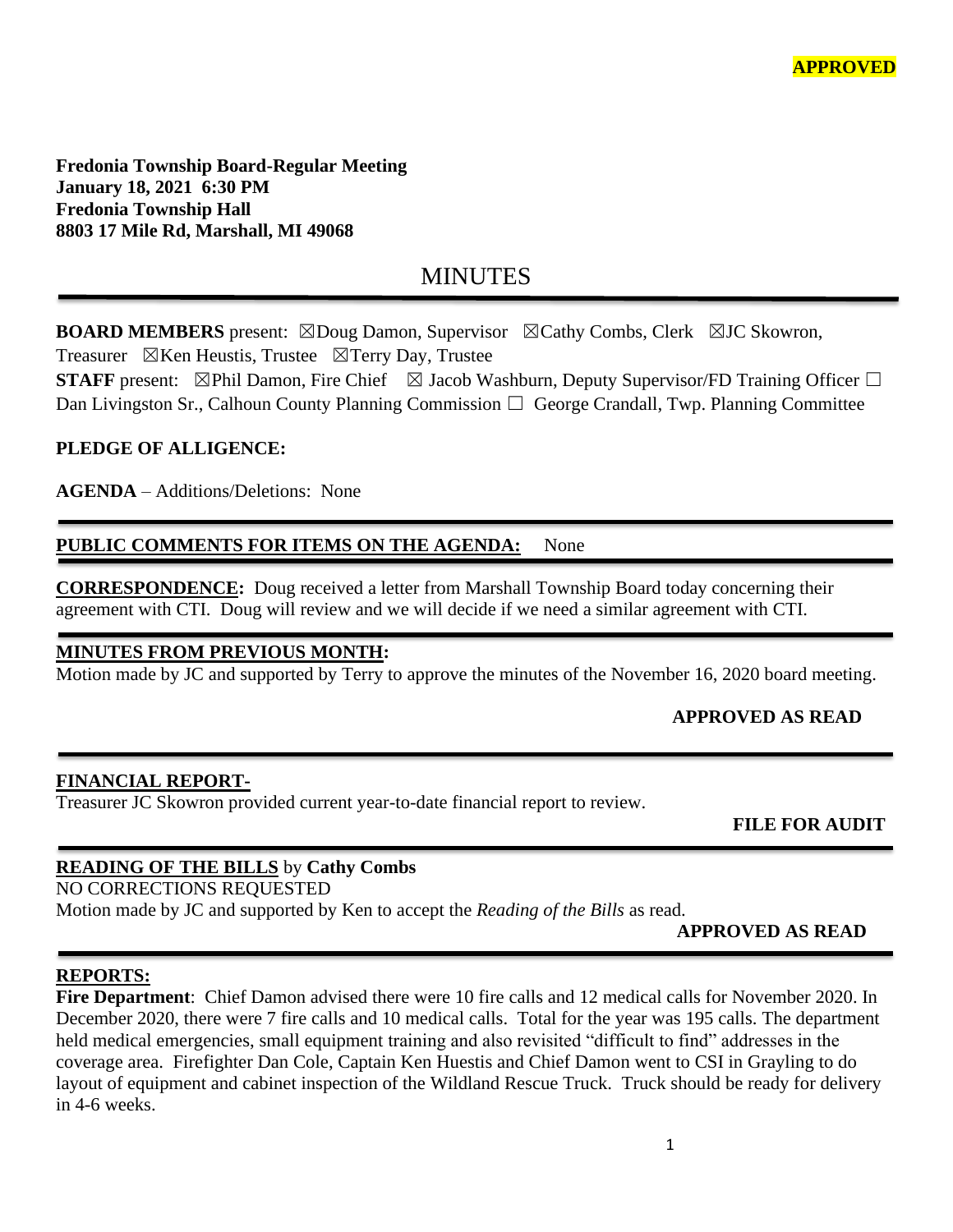**Ambulance**: Ken reported last meeting was short and no decisions on replacement of personnel. **Roads:** Meeting to be held 2<sup>nd</sup> week in February. **County Planning:** None **Cemetery:** Doug advised 2 burials last week. **Zoning/Ordinance:** None **Fredonia Planning Commission:** None **Board of Review:** None **Finance**: Doug advised that he would begin budget preparations starting in February.

## **OLD BUSINESS: NONE**

#### **NEW BUSINESS:**

**Estimate for Tree Removal – Houston Cemetery:** Phil obtained 2 estimates Parks Tree Service \$1800 and Top to Bottom Tree Service \$1200 to remove a large cherry tree that is split down the middle and in danger of coming down. Discussion held on removing for safety reasons and to prevent damage to the headstones. Also, this is an expense not expected in the budget and a budget adjustment is needed. Revenue received from Firekeepers and the State. Terry made a motion and supported by Ken to accept the bid from Top to Bottom and make a budget adjustment from revenue to pay for the tree removal at Houston Cemetery. Motion carried unanimously.

**Appointment of Planning Commission:** Doug advised the current members with their 3 year term expiring are Genie Rogstad and John Dietz. Both members are interested in an additional 3 years. JC moved to appoint Genie and John to the Planning Commission and supported by Terry. Motion carried unanimously. **Appointment of Board of Review**: Members serve a 2 year term. The current members are Andrea Boughton, Dan Livingston Sr. and Genie Rogstad. Doug advised members have been contacted and are interested in serving another 2 years. Also, would suggest adding an alternate and Anne Crandall has agreed to be an alternate. Discussion held that there is mandatory training that is needed with MTA. JC made motion and supported by Ken to re-appoint Andrea, Dan and Genie and add Anne as the alternate. Motion carried unanimously.

**Appointment of Zoning Board of Appeals**: Doug recommended reappointing Bob Zalewski, Dan Washburn, Terry Day with adding 1<sup>st</sup> alternate: Jill Settineri and 2<sup>nd</sup> alternate: Dianna Baker. Ken made motion with support from JC to reappoint Bob, Dan and Terry and adding Jill as the first alternate is one person cannot attend and Dianna as second alternate if 2 people are not able to attend. Motion carried unanimously. **Resolution – Fire Truck Installment Purchase Agreement**: Doug explained resolution needed to approve entry into a purchase agreement with CSI and Southern Michigan Bank and Trust. Cathy resolved with resolution 2021-01 and supported by Terry that Fredonia Township board approve entry into Installment Purchase Agreement for fire truck (s) as outlined in the minutes. Roll call vote: JC: Yes; Ken: Yes; Terry: Yes; Cathy: Yes; Doug: Yes. Resolution carried unanimously.

**County Park Mileage**: County needs to know how Fredonia Township would like to proceed with funds obtained from mileage. Townships are able to either apply the funds towards their parks or put it on hold up to 3 years for future use. Ken made motion and supported by Terry to put the funds allotted to Fredonia on hold for future use. Motion carried unanimously.

#### **Public Comment:** None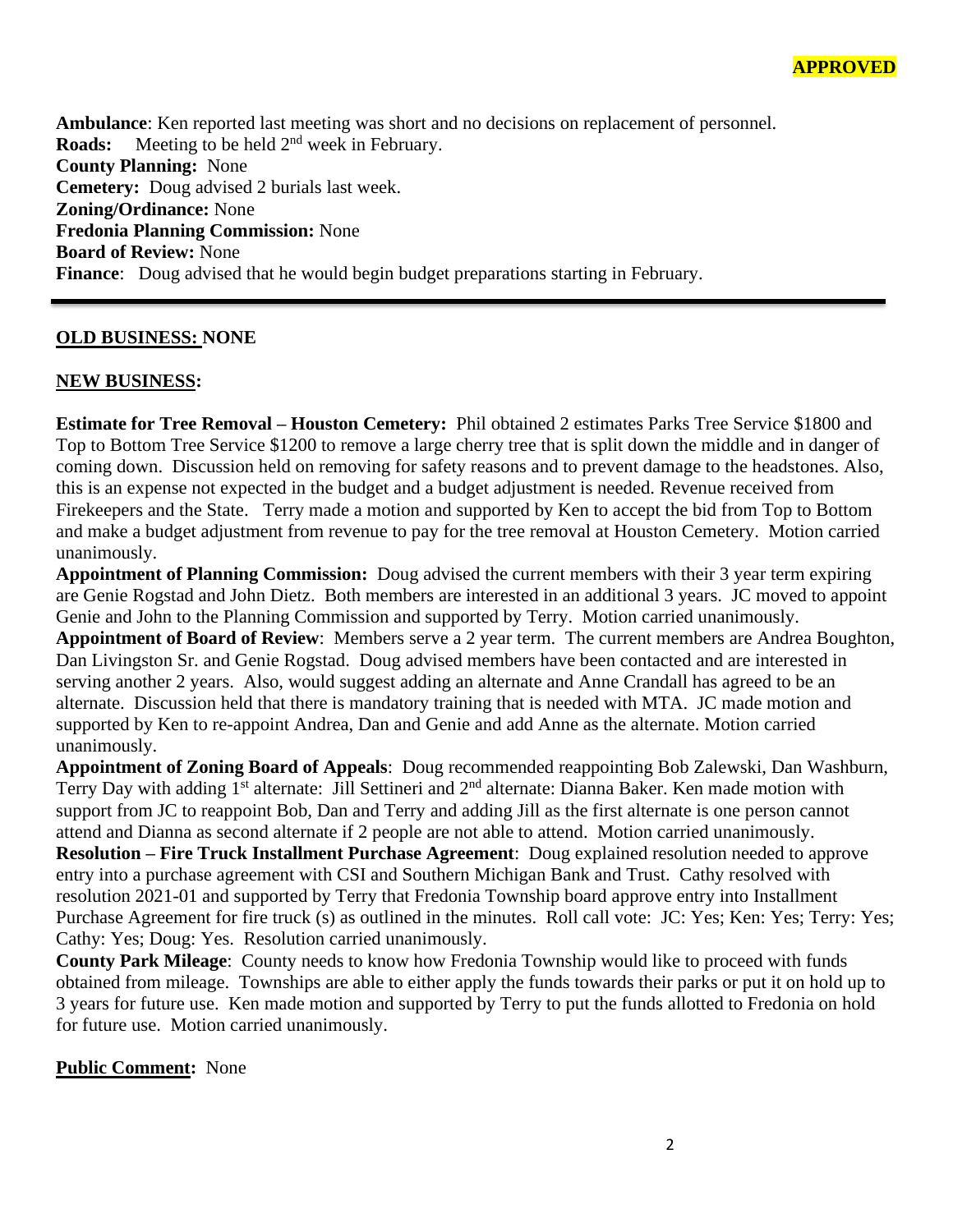

### **Board Comment:**

Ken suggested that the board put together a list of items needing repaired such as the doors in the hall. Doug wanted to thank the late John LaForge for donating top soil at Lyon Lake Cemetery.

| Supervisor Doug Damon adjourned the meeting at 7:25 PM |                   |  |
|--------------------------------------------------------|-------------------|--|
| Minutes prepared by Cathy Combs                        |                   |  |
| <b>Cathy Combs, Township Clerk</b>                     | 1/19/2021<br>Date |  |
| Doug Damon, Township Supervisor                        | Date              |  |

# **FREDONIA TOWNSHIP BOARD RESOLUTION #** 2021-01

A RESOLUTION of the Township of Fredonia, Calhoun County, Michigan to approve entry into Installment Purchase Agreement for Fire Truck (s).

WHEREAS, MCL 123.721 authorizes townships, after adoption of a resolution for the purchase of personal property for public purposes to be paid for in installments over a period of not to exceed fifteen (15) years and not to exceed the useful life of the property acquired as determined by the resolution; and

WHEREAS, Fredonia Township wishes to purchase a new fire truck (s) from CSI EMERGENCY APPARATUS described as:

ONE SPARTAN EMERGENCY RESPONSE PUMPER TANKER \$475,437

ONE WILDLAND RESCUE TRUCK \$189,970

and to pay for the same in installments over a period of EIGHT years; AND

WHEREAS, Fredonia Township determines the useful life of the fire truck to be 25 years: